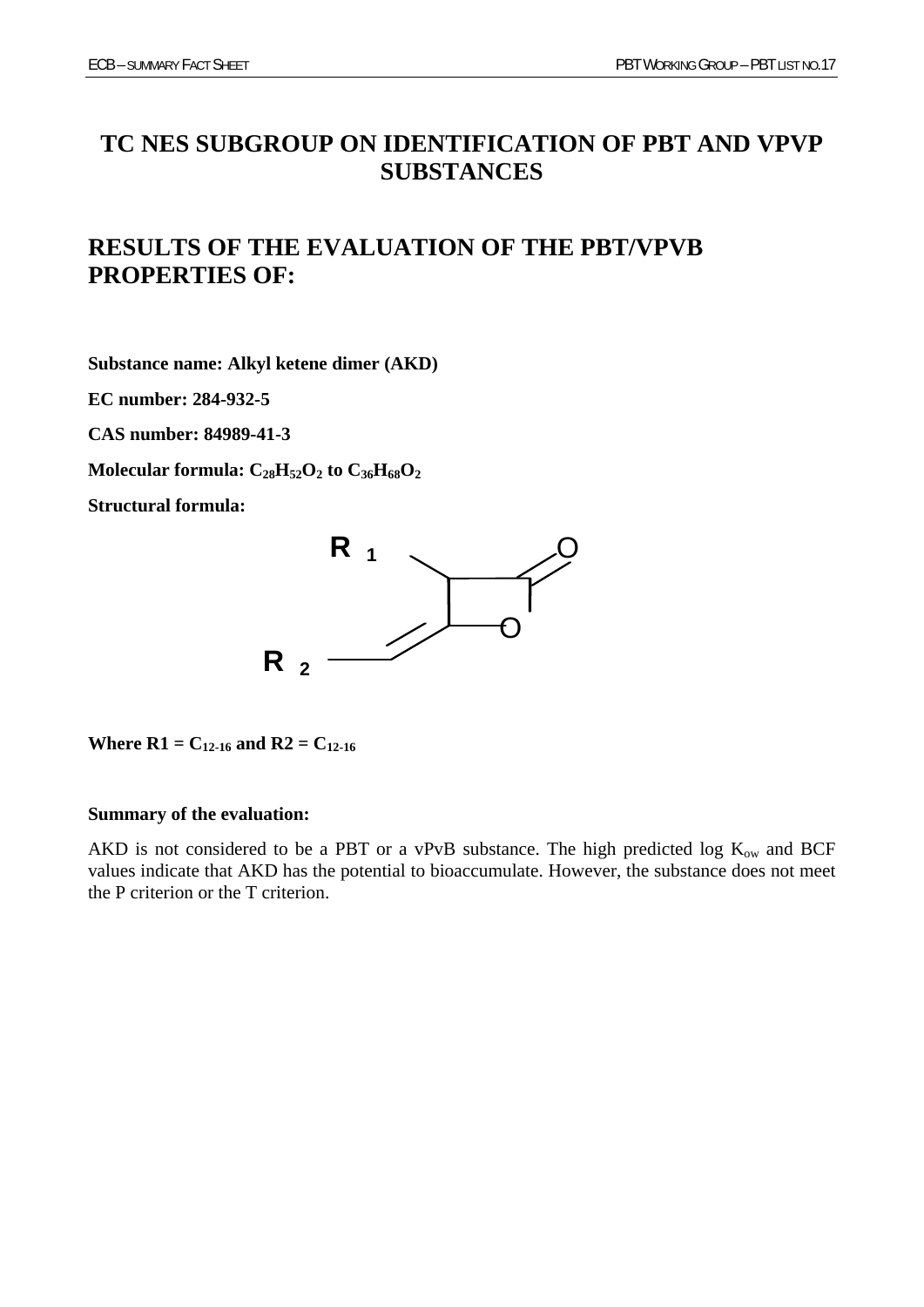# **JUSTIFICATION**

# **1 IDENTIFICATION OF THE SUBSTANCE AND PHYSICAL AND CHEMICAL PROPERTIES**

Name: Alkyl ketene dimer EC Number: 284-932-5 CAS Number: 84989-41-3 Structural Formula:

IUPAC Name: 2-Oxetanone, 3-C12-16-alkyl-4-C13-17-alkylidene derivatives Molecular Formula:  $C_{28}H_{52}O_2$  to  $C_{36}H_{68}O_2$ 



Molecular Weight: 420.73 to 532.94

Synonyms: AKD, Alkylketendimers, Alkyl ketene dimer wax

# **1.1 PURITY/IMPURITIES/ADDITIVES**

Purity ranges from 80 to 95% alkyl ketene dimer. Typical impurities include; unreacted fatty acid  $(-2-5%)$ , hydrolysed alkyl ketene dimer  $(-1-5%)$  and alkyl ketene trimers and tetramers  $(-2-10\%)$ .

# **1.2 PHYSICO-CHEMICAL PROPERTIES**

The physico-chemical properties summarised in Table 1 are taken from the SIDS Initial Assessment Report for AKD prepared for SIAM 20, April 2005.

| <b>REACH</b> ref<br>Annex, § | <b>Property</b>                                       | <b>Value</b>                                                        | <b>Comments</b>                           |
|------------------------------|-------------------------------------------------------|---------------------------------------------------------------------|-------------------------------------------|
| V, 5.1                       | Physical state at 20°C<br>and 101.3 KPa               | Solid                                                               |                                           |
| V, 5.2                       | Melting / freezing point                              | $43.6 - 56.4$ °C                                                    | Determined                                |
| V, 5.3                       | Boiling point                                         |                                                                     | Decomposes above 200°C<br>without boiling |
| V, 5.5                       | Vapour pressure                                       | $5.85\times10^{-11} - 6.12\times10^{-8}$ Pa                         | Calculated                                |
| V, 5.7                       | Water solubility                                      | $4.805\times10^{-11} - 5.64\times10^{-7}$ mg/l<br>at $25^{\circ}$ C | Calculated                                |
| V, 5.8                       | Partition coefficient n-<br>octanol/water (log value) | $> 6(11.25 - 15.18)$                                                | Calculated                                |
| VII, 5.19                    | Dissociation constant                                 |                                                                     |                                           |

Table 1 Summary of physico-chemical properties

Note: Data have been reported for a structurally related new chemical notified in the EU. Water solubility measured using the turbidimetric method is 0.3 mg/l (may not be particularly accurate) and log  $K_{ow}$  is 5.5.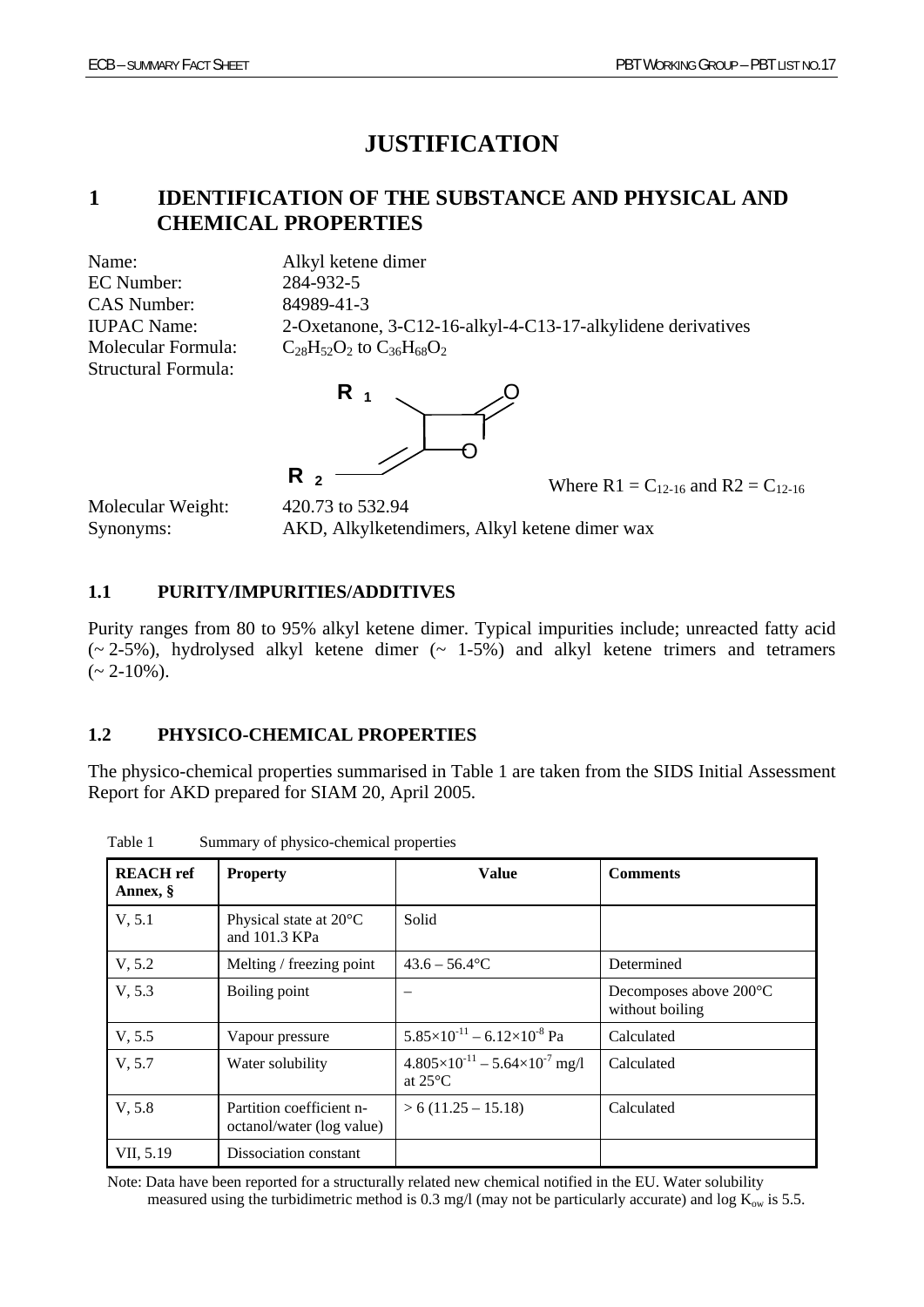# **2 MANUFACTURE AND USES**

The only alkyl ketene dimer products currently available commercially are manufactured from mixtures of technical grade palmitic (C16) and stearic fatty acids (C18). The CAS number 84989- 41-3 is considered to cover all of the commercial products of this type. The dominant product on the market, Aquapel® 364 is also manufactured from technical grade palmitic- and stearic acid and was chosen as the test sample because it is representative of what is available commercially.

All AKD produced is used in the paper and board industry as a paper sizing agent, to improve the resistance of the paper to water.

# **3 CLASSIFICATION AND LABELLING**

This substance is not classified in the Annex I of Directive 67/548/EEC.

# **4 ENVIRONMENTAL FATE PROPERTIES**

## **4.1 DEGRADATION (P)**

### **4.1.1 Abiotic degradation**

Model calculations (AOP v1.51) for indirect photolysis in air predicted 50% degradation after 3.7 hours. This suggests rapid photodegradation in air. However, given the use and physico-chemical properties of AKD, photodegradation is not seen as a relevant degradation pathway.

AKD is readily hydrolysed under neutral and alkaline conditions to form the dialkyl ketone. Hydrolysis studies are not available for the substance itself, but are available for the alkyl ketene dimer component of commercial AKD preparations. These showed half lives of between 23 and 140 hours at pH8 and 30°C.

The results of a study on the hydrolysis of a structurally related alkyl ketene dimer (notified as a new chemical in the EU under directive 92/32/EEC) indicate that AKD could be considered to hydrolyse under environmental conditions; pH 7 (half-life 10.4 hours at 30°C) and pH 9 (half-life 4.4 hours at  $30^{\circ}$ C).

A stability study carried out on an AKD dispersion at pH 3 over 4 weeks showed AKD losses of 4.5% and 16% at 25°C and 32°C, respectively. This indicates that the substance is more stable to hydrolysis at low pH.

## **4.1.2 Biotic degradation**

AKD is poorly soluble in water and only marketed and used (in paper mills) as dispersions. The results of an OECD 301 B (Sturm) test and a MITI test for biodegradation indicate that dispersions of AKD are readily biodegradable (96%,  $> 60\%$  within a 10 day window and  $> 94\%$ , respectively over 28 days). The emulsifier used in these tests was naphthalene sulfonic acid, polymer with formaldehyde, sodium salt (CAS No. 9084-06-4).

More than 90% degradation  $(CO<sub>2</sub>$  evolution) was observed in a combination test for both biodegradation and elimination of AKD. The degradation observed in this test was attributed to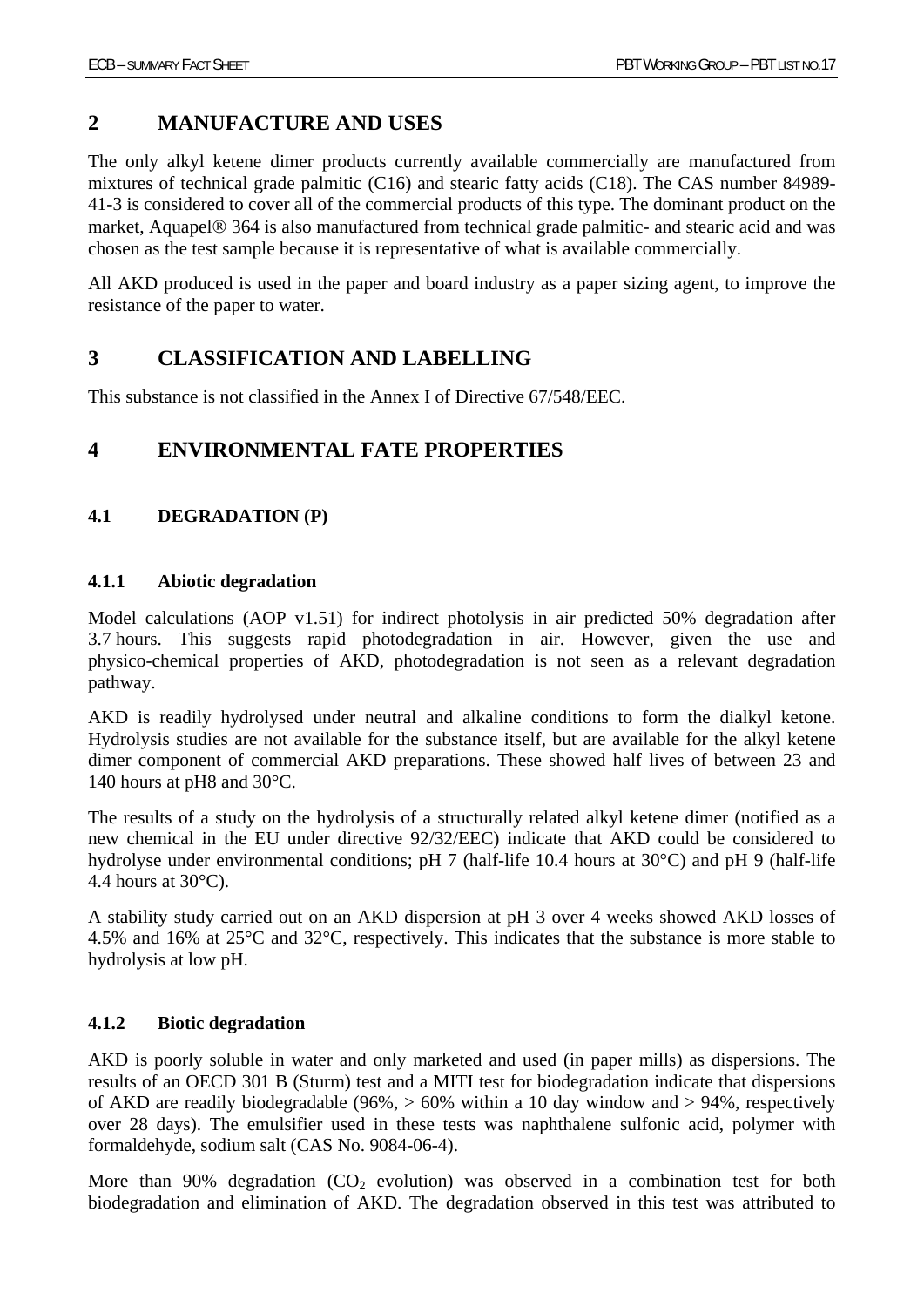AKD since the contribution of the emulsifier cannot exceed its concentration in the test material (1.5% of TOC). In addition, the emulsifier is not readily biodegradable.

Less than 10% biodegradation over 28 days was seen in a manometric respirometry test carried out without an emulsifier. This is considered to be due to the substance separating from the aqueous phase and so not being in intimate contact with the bacteria.

The results of an OECD 302 A test on a structurally related alkyl ketene dimer (notified as a new chemical) indicate that this substance is inherently biodegradable showing 31% degradation in 28 days. Furthermore, this related substance has been clearly demonstrated to hydrolyse under neutral and alkaline conditions.

## **4.1.3 Other information 1**

## **4.1.4 Summary and discussion of persistence**

Based on the available data, AKD is expected to hydrolyse readily under neutral and alkaline conditions in the environment. It is assumed to be more stable to hydrolysis at acidic pHs.

Due to the low solubility of AKD in water, standard test conditions in biodegradation studies are not applicable. Testing for biodegradation of insoluble substances may be facilitated by the admixture of small amounts of emulsifiers. Without an emulsifier, AKD separates from the aqueous phase preventing contact between the bacteria and the test material. When tested in the presence of small amounts of emulsifier, which increases the availability of the substance to micro-organisms, AKD has been shown to be readily biodegradable (>94% in 28 days). AKD is marketed and used only as a dispersion. A structurally related alkyl ketene dimer has been shown to be inherently biodegradable (31% in 28 days).

It is therefore concluded that AKD does not meet the P/vP criterion.

# **4.2 ENVIRONMENTAL DISTRIBUTION**

## **4.2.1 Adsorption**

A K<sub>oc</sub> of  $1.51 \times 10^7 - 2.0 \times 10^9$  (PCKOCWIN v1.66) indicates that AKD will adsorb strongly to soil and sediment (SIAR, 2002).

## **4.2.2 Volatilisation**

Henry's Law Constant was calculated as  $0.643 - 6.2$  atm m<sup>3</sup>/mol using EPIWIN v3.10. This indicates that AKD could partition from water into the atmosphere. However, due to the low water solubility of AKD, this is unlikely to be an important route of transport in the environment.

<sup>1</sup> For example, half life from field studies or monitoring data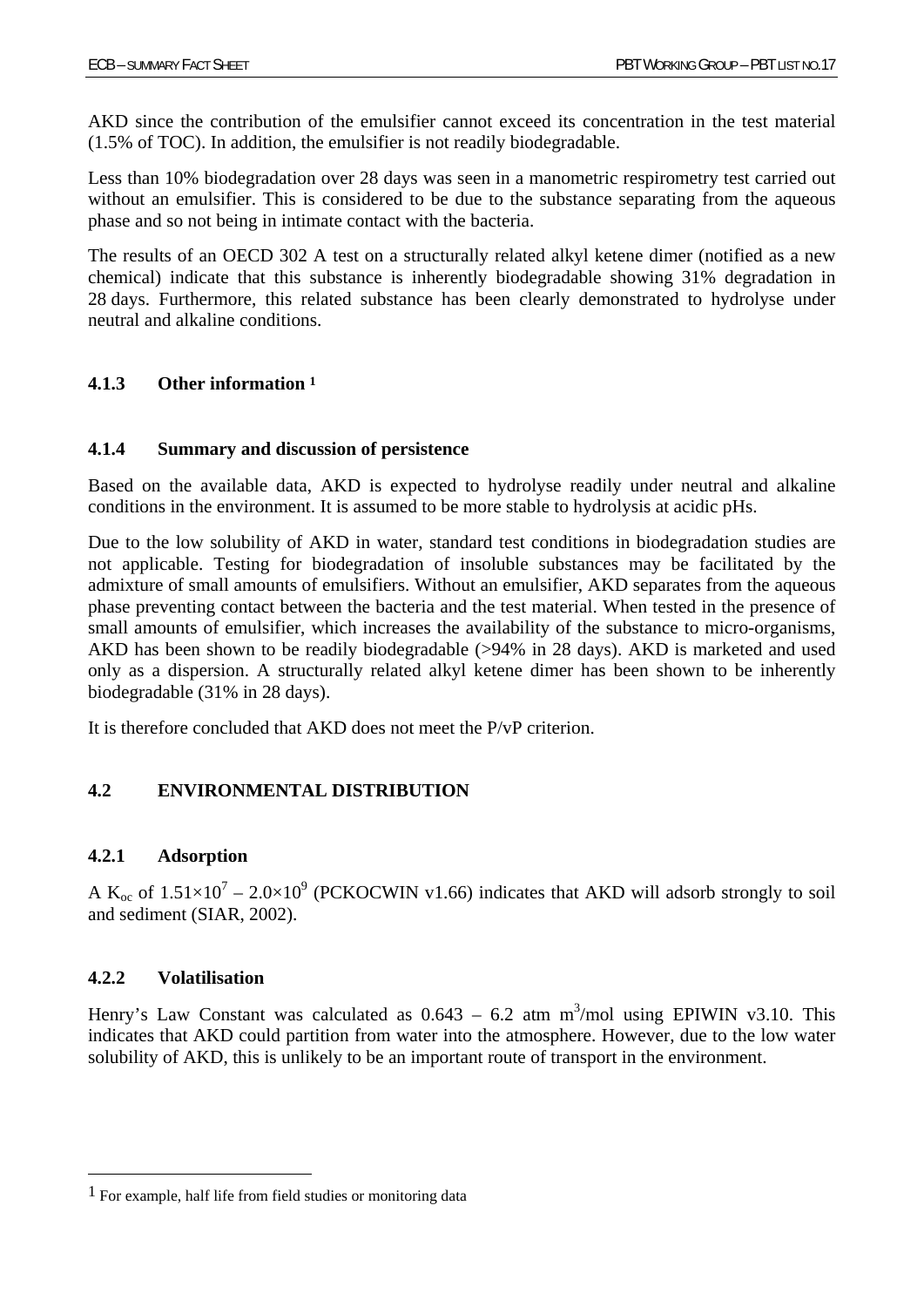## **4.3 BIOACCUMULATION (B)**

### **4.3.1 Screening data2**

The predicted log  $K_{ow}$  values of AKD range from 11.25 to 15.18, which suggests a high bioaccumulation potential. BCF values between  $14$  and  $6 \times 10^{15}$  were predicted using the polynomial QSAR given in the EU TGD for substances with  $log K_{ow} > 6$ . However, such QSAR estimations may not accurately represent true bioaccumulation potential and there is considerable uncertainty in these predicted BCF values.

### **4.3.2 Measured bioaccumulation data3**

A bioaccumulation test is available for a structurally related alkyl ketene dimer (notified as a new chemical) and indicates that the test substance has a fish  $BCF < 100$  (OECD 305). However, this result should be treated with caution since the test was carried out above the water solubility limit in the presence of a dispersant. There are inherent difficulties in testing the bioaccumulation of poorly soluble substances and this may not be the most appropriate method. Also, the water phase may not be the primary exposure route for a substance of low solubility.

BCFs predicted using a measured log  $K_{ow}$  of 5.5 for the same substance range from 3.2 to 343 respectively for C12:C12 AKD and C16:C16 AKD using BCFWIN v2.15. However, the BCF is predicted to be 9440 when the QSAR given in the EU TGD for substances with log  $K_{ow}$  < 6 is used. This also suggests that AKD has the potential to bioaccumulate.

## **4.3.3 Other supporting information4**

### **4.3.4 Summary and discussion of bioaccumulation**

Although there is uncertainty in the BCF values  $(14 - 6 \times 10^{15})$  predicted using the calculated log Kow values of 11.25 to 15.18, high bioaccumulation potential of AKD cannot be excluded. A BCF of 9440 predicted using a measured log  $K_{ow}$  of 5.5 for the structurally related new chemical notification also suggests that AKD has the potential to bioaccumulate.

Therefore, it is concluded that AKD meets the screening B/vB criteria.

# **4.4 SECONDARY POISONING**

# **5 HUMAN HEALTH HAZARD ASSESSMENT**

Data are not reviewed for this report.

 $\overline{a}$ 

 $2$  For example, log  $K_{ow}$  values, predicted BCFs

<sup>3</sup> For example, fish bioconcentration factor

<sup>4</sup>For example, measured concentrations in biota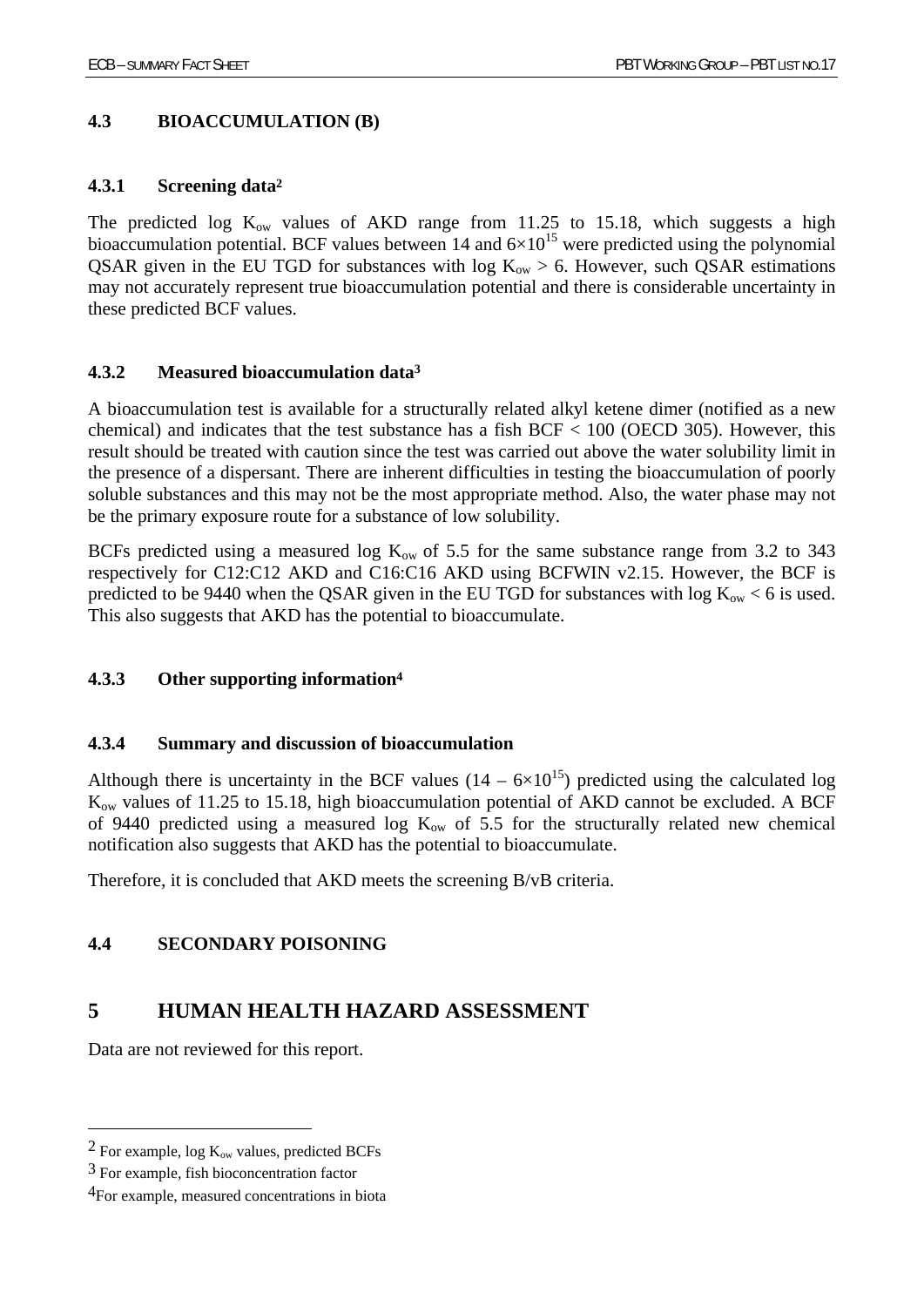# **6 ENVIRONMENTAL HAZARD ASSESSMENT**

### **6.1 AQUATIC COMPARTMENT (INCLUDING SEDIMENT)**

Acute and chronic toxicity data are available for fish, invertebrate and algae species for this substance. These data have been taken from the SIDS Initial Assessment Report for AKD prepared for SIAM 20, April 2005.

### **6.1.1 Toxicity test results**

### **6.1.1.1 Fish**

### Acute toxicity

 $LC_{50}$  (96-hour) > 10,000 mg/l (nominal) for *Danio rerio* (OECD 203, static system, pH 7.7 – 8.0). No effects were seen at the solubility limit of the test solution. No analysis of the test concentrations was carried out and the test substance could have hydrolysed. The presence of undissolved test material throughout the test suggests that a saturated solution had been prepared.

## **6.1.1.2 Aquatic invertebrates**

### Acute toxicity

EC50 (48-hour) > 500 mg/l (nominal) for *Daphnia magna* (Directive 79/831 EEC, C2, static system, pH 7.98 – 8.08). Hydrolysis of AKD may have occurred, but the presence of undissolved test material suggests that a saturated solution had been prepared. Although the actual test concentrations of AKD in the test are not known, the results of this study indicate that AKD is of low acute toxicity to Daphnia. This conclusion is supported by the results of the long-term Daphnia reproduction test.

### Long-term toxicity

A 21-day Daphnia reproduction study was carried out on a dispersion of AKD prepared in acetone with analysis. No effects were seen at the highest concentration tested (mean measured concentration of 0.8 mg/l). The absence of effects in this test indicates that the long-term NOEC is above the water solubility limit.

EC50 (21-day) >0.8 mg/l (mean measured) for *Daphnia magna* (OECD 211, mortality);

NOEC (21-day) =0.8 mg/l (mean measured) for *Daphnia magna* (OECD 211, reproduction and body length).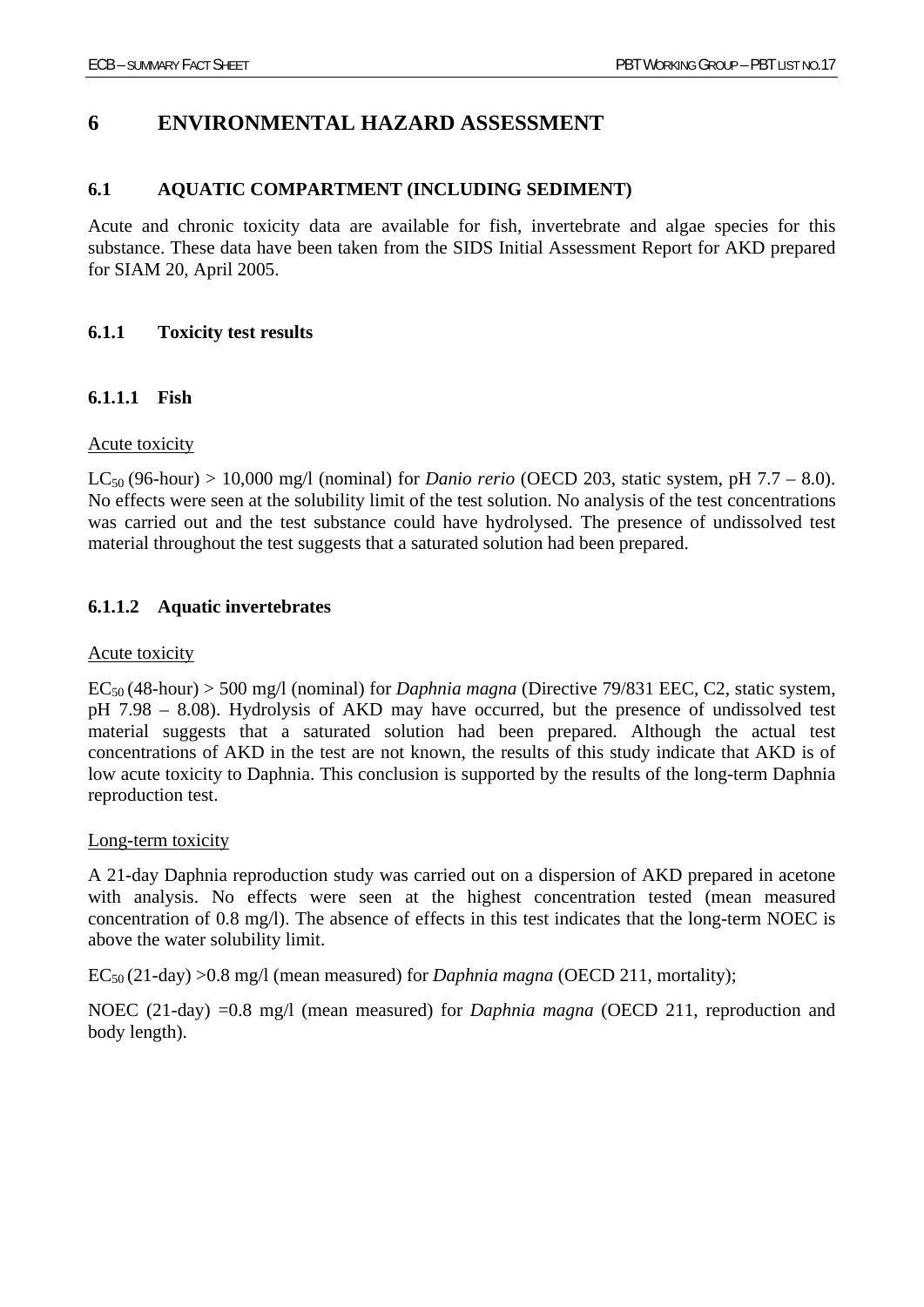## **6.1.1.3 Algae and aquatic plants**

## Acute toxicity

Er(b)C<sub>50</sub> (72-hour) >0.17 mg/l (mean measured) for *Selenastrum capricornutum* (OECD 201). At the end of the algal growth inhibition test, concentrations were below the detection limit < 0.073 mg/l. It is thought that hydrolysis may have occurred since the pH had risen to 9.7.

A test carried out on a structurally related new notification showed no effects up to the water solubility limit (Er(b)C<sub>50</sub> (72-hour) > 0.46 mg/l, NOEC (72-hour) = 0.46 mg/l (growth rate and biomass) which supports the conclusion that AKD is of low acute toxicity to algae.

### Long-term toxicity

A NOEC (biomass and growth rate) > 0.17 mg/l was obtained in the 72-hour test with *Selenastrum capricornutum*. No effects were observed in this test.

# **6.2 SEDIMENT ORGANISMS**

## **6.2.1 Other aquatic organisms**

 $EC_{20}$  (30-m) > 1,000 mg/l for activated sludge (OECD 209 – respiration inhibition test). It was concluded that AKD is not inhibitory to activated sludge micro-organisms.

## **6.3 TERRESTRIAL COMPARTMENT**

An OECD 208 test was carried out to determine the effects of AKD on seed germination and plant growth of oat (*Avena sativa*), sunflower (*Helianthus annuus*) and mung bean (*Phaseolus aureus*). No dose related effects were seen in any of the species tested at any of the test concentrations.

28-day NOEC (vegetative growth) = 1,000 mg/kg; 28-day  $EC_{50}$  (vegetative growth)  $> 1,000 \text{ mg/kg};$ 

28-day LOEC (vegetative growth)  $> 1,000$  mg/kg; 14-day NOEC (emergence) = 100 mg/kg;

14-day  $EC_{50}$  (emergence) > 1,000 mg/kg; 14-day LOEC (emergence) = 1,000 mg/kg.

No mortality was observed at the highest dose tested in an acute toxicity test with earthworm *Eisenia foetida*. LC<sub>50</sub> (14-day) > 1,000 mg/kg soil, NOEC = 1,000 mg/kg soil.

## **6.4 ATMOSPHERIC COMPARTMENT**

No information reported in the literature.

# **6.5 INDIRECT EXPOSURE VIA THE FOOD CHAIN**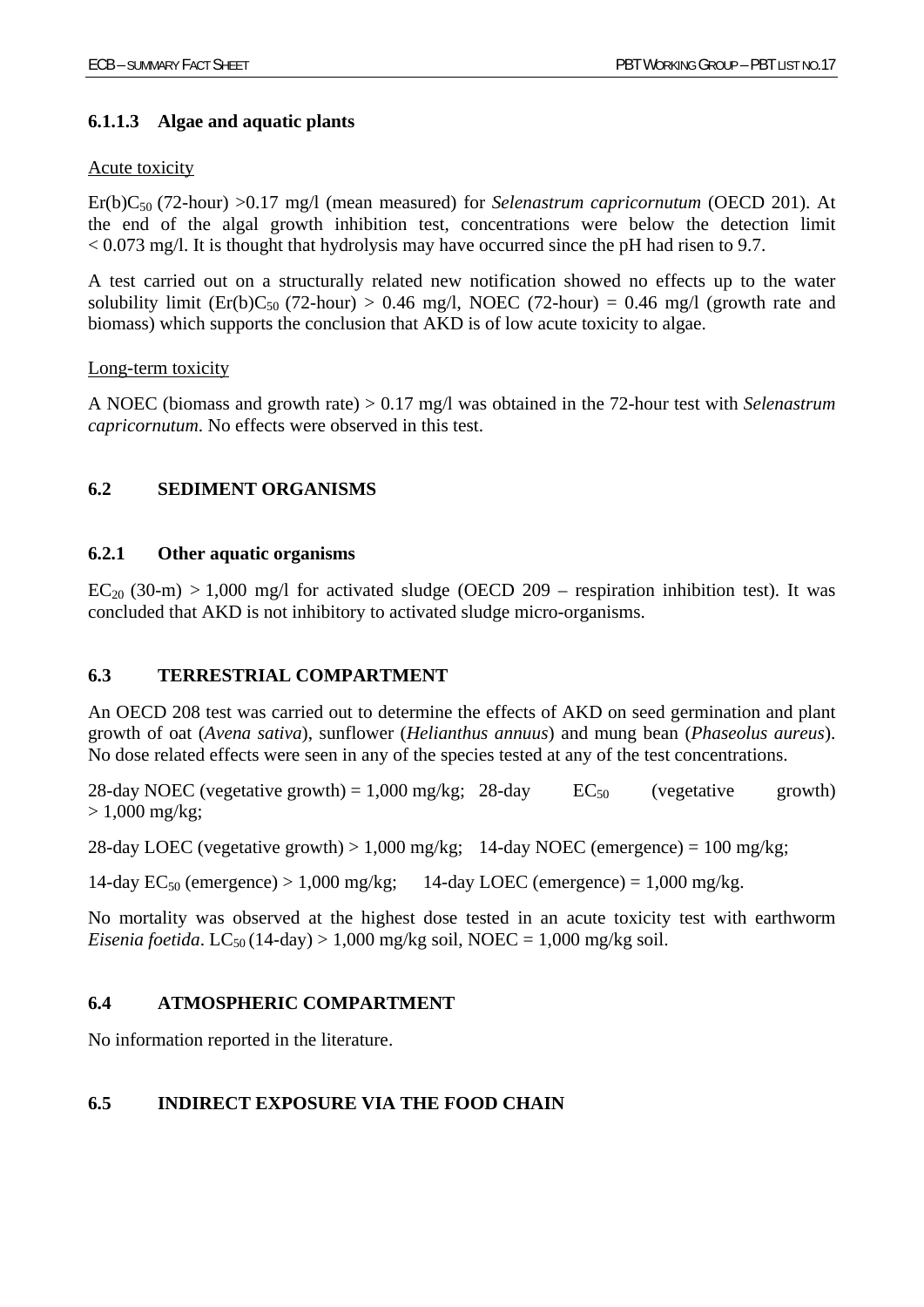# **7 PBT AND VPVB**

## **7.1 PBT, VPVB ASSESSMENT**

Persistence: commercial preparations of AKD have been shown to hydrolyse readily under neutral and alkaline conditions, but are more stable under acid conditions. Based on the available data, AKD is expected to hydrolyse under neutral and alkaline conditions in the environment and is assumed to be stable to hydrolysis at acidic pHs in the environment, pH 5-7. When tested in the presence of small amounts of emulsifier in order to increase the bioavailability of the substance to micro-organisms, AKD has been shown to be readily biodegradable with 94% biodegradation in 28 days. This is relevant to the form in which the substance is marketed and used. A structurally related new chemical notification has also been shown to be inherently biodegradable with 31% degradation in 28 days. It is concluded that the P criterion is not met for AKD.

Bioaccumulation: predicted log  $K_{ow}$  values of 11.25 to 15.18 (BCF values of  $14 - 6 \times 10^{15}$  predicted) suggest a high bioaccumulation potential. A BCF of 9440 predicted using a measured log  $K_{ow}$  of 5.5 for the structurally related new chemical notification also suggests that AKD has the potential to bioaccumulate. It is concluded that AKD meets the screening B/vB criteria.

Toxicity: no acute effects were seen up to the solubility limit of test substance and it was concluded that AKD is of low acute toxicity to fish, Daphnia and algae. AKD showed no toxicity up to its solubility limit in the long-term tests and is of low chronic toxicity to algae and aquatic invertebrates. It was also concluded that AKD is of low acute toxicity to plants and earthworms. The substance is therefore considered not to meet the T criterion.

Summary: the high log  $K_{ow}$  suggests that AKD has a high potential for bioaccumulation, thus the B/vB criterion is met. However, available data indicate the AKD is readily degradable by microorganisms when tested in the presence of an emulsifier (1.5%). Furthermore, the substance hydrolyses under neutral and alkaline conditions in the environment. A structurally related new chemical notification has also been shown to hydrolyse under neutral and alkaline conditions and is considered to be inherently degradable. AKD is considered not to meet the P criterion. AKD shows low acute toxicity to aquatic organisms, plants and earthworm and low chronic toxicity to Daphnia and algae. It therefore does not fulfil the T criterion.

In conclusion, AKD is not considered to be a PBT or a vPvB substance.